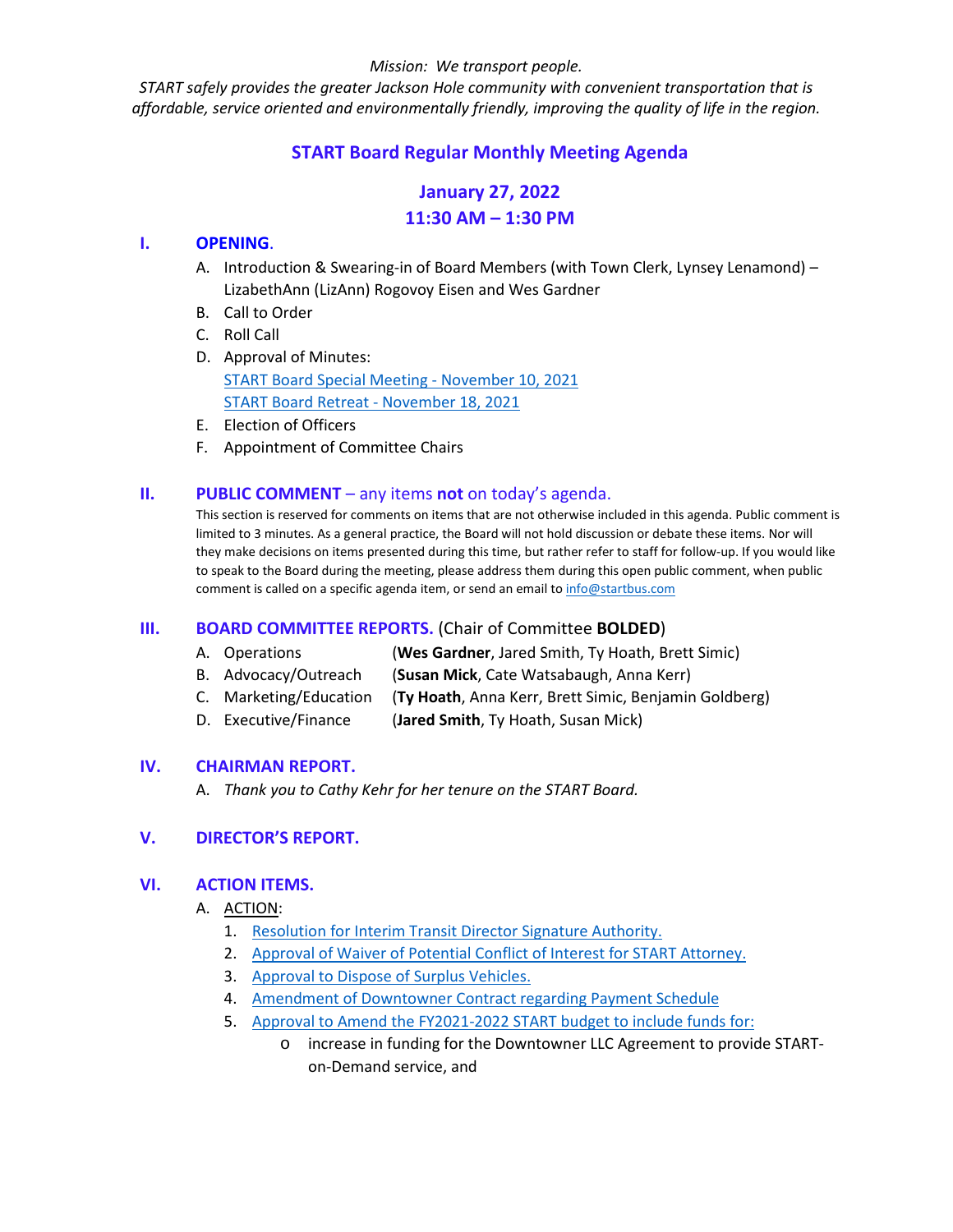#### *Mission: We transport people.*

*START safely provides the greater Jackson Hole community with convenient transportation that is affordable, service oriented and environmentally friendly, improving the quality of life in the region.*

> o the acquisition and installation of intelligent transportation system components.

# **VII. DISCUSSION ITEMS FROM STAFF.**

- A. DISCUSSION:
	- 1. [Professional Services Agreement with Steve Policar, LLC.](https://www.jacksonwy.gov/DocumentCenter/View/5599/JACKSON-HOLE-FLEET-PROCUREMENT-SUPPORT-quote-10jan2021) Bruce Abel
	- 2. Employer Pass Program Pricing Bruce Abel
	- 3. [Ridership Report.](https://www.jacksonwy.gov/DocumentCenter/View/5592/Ridership_december2021) Jeff Deal
	- 4. [Financial Report.](https://www.jacksonwy.gov/DocumentCenter/View/5538/20211231START-FY2022_FinReport) Bruce Abel
	- 5. Winter Service Update: Bruce Abel & Jeff Deal
		- 2. [START On-Demand](https://www.jacksonwy.gov/DocumentCenter/View/5593/20220125STARTOn-Demand_December2021data)
		- 3. Salt Lake Express
	- 6. [Memorandum of Cancelled December Meeting & Updates.](https://www.jacksonwy.gov/DocumentCenter/View/5530/20211220BrdReportMemorandum_final)

# **VIII. DISCUSSION ITEMS FROM BOARD LIAISONS.**

- A. County Liaison: Luther Probst
- B. Town Liaison: Arne Jorgensen
- C. Teton Valley Liaison: Doug Self

# **IX. DISCUSSION ITEMS FROM BOARD.**

- A. OLD BUSINESS:
	- 1. [TVA](https://www.jacksonwy.gov/DocumentCenter/View/5536/2022STARTBus_TVAAgreement) [Agreement](https://www.jacksonwy.gov/DocumentCenter/View/5536/2022STARTBus_TVAAgreement)
	- 2. [JHMR Agreement](https://www.jacksonwy.gov/DocumentCenter/View/5537/2022STARTBus_JHMRAgreement)
- B. NEW BUSINESS:

# **X. EXECUTIVE SESSION.**

If needed (only matters related to real estate, personnel, or litigation)

# **XI. TIME AND PLACE FOR NEXT MEETING.**

Thursday, February 24th, 2022, 11:30 – 1:30PM, Virtual

**XII. ADJOURNMENT.**